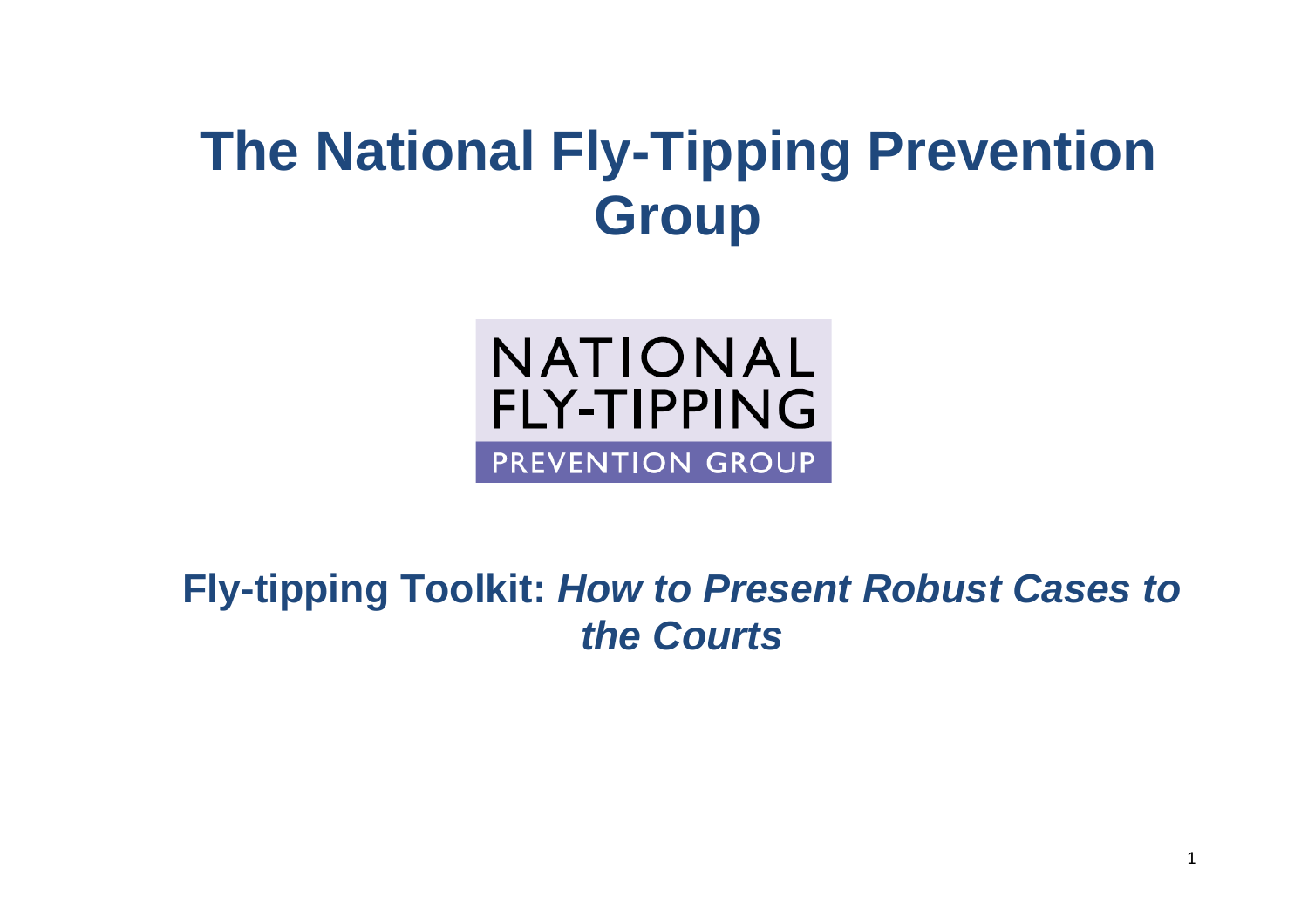The National Fly-Tipping Prevention Group (NFTPG) is made up of a number of organisations working together to tackle fly-tipping. It includes representatives from central and local government, enforcement authorities, the waste industry, the police and fire service, private landowners, Keep Britain Tidy and the Devolved Administrations. A full list of members plus the Group's aim and objectives is in the Annex.

The NFTPG has its own website at<http://www.tacklingflytipping.com/> and has previously produced guidance on fly-tipping prevention aimed at local authorities and private landowners. The Group meets quarterly and seeks to find ways to influence behaviour to prevent or reduce fly-tipping.

This guide on "How to Present Robust Cases to the Courts" has been developed by the NFTPG and is the first part of the Fly-tipping Toolkit, a web-based tool hosted by the NFTPG. The toolkit will cover a range of topics including:

- How local authorities can set up and run an effective fly-tipping partnership;
- How to best share intelligence within a partnership and with other partnerships;
- How to best promote the duty of care for individuals and businesses;
- Examples of existing good practice to prevent fly-tipping;
- How to use new technology to report fly-tipping;
- How to deal with fly-tipping associated with unauthorised encampments.

This toolkit piece is branded in the name of the NFTPG but does not necessarily reflect the official view and has not had formal sign off by all NFTPG member organisations.

Any enquiries regarding this document should be sent to the NFTPG Secretariat using the contact form on the NFTPG website - <https://www.tacklingflytipping.com/contact/1512>

Document last updated**:** *14/06/2022*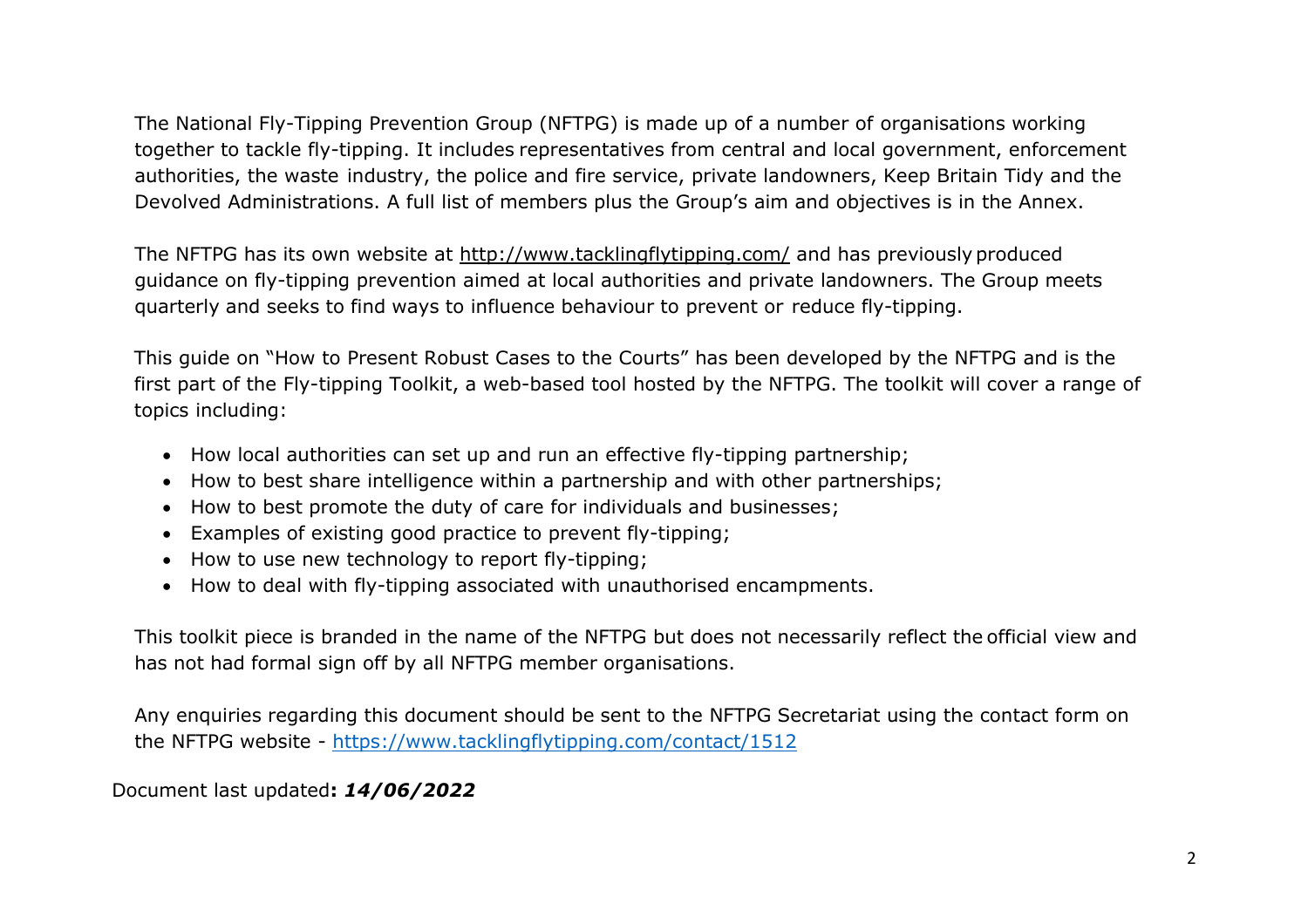# **Understanding The Sentencing Guidelines for Environmental Offences: A Fly-Tipping Perspective**

#### **Introduction**

The aim of this document is to assist local authorities and other relevant parties involved in fly-tipping prosecutions in understanding the factors the courts take into account when sentencing an individual who has committed an offence under section 33 of the Environmental Protection Act 1990 (EPA 1990), as it relates to fly-tipping. The focus of the guide is on offenders as individuals and does not cover prosecuting an organisation, however some aspects may be similar.

This document should be read in conjunction with the Sentencing Guidelines for Environmental Offences, issued by the independent Sentencing Council for England and Wales, and published on the Sentencing Council's website. There are specific guidelines for the sentencing of individuals<sup>1</sup> and organisations<sup>2</sup> for environmental offences. Every court, when sentencing an organisation or individual offender aged 18 or older for fly-tipping, is obliged to follow the sentencing guidelines unless the court is satisfied that it would be contrary to the interests of justice to do so. To note, alongside section 33 of the EPA 1990, the Sentencing Guidelines apply to other environmental offences including section 34 of the EPA 1990, as it relates to a breach of duty of care.

This document has been produced by members of the National Fly-Tipping Prevention Group (NFTPG) in conjunction with Sam Riggs (Barrister) and Dr Anna Willetts (Solicitor). It considers the Sentencing Guidelines for Environmental Offences from a fly-tipping perspective.

This guide may be updated in future, such as to reflect any changes to the guidelines or to include relevant case studies. If you have any relevant examples of prosecuting fly-tipping offences, please get in touch by using the contact form on the NFTPG website - [https://www.tacklingflytipping.com/contact/1512.](https://www.tacklingflytipping.com/contact/1512)

<sup>1</sup> https://www.sentencingcouncil.org.uk/offences/magistrates-court/item/individuals-unauthorised-or-harmful-deposit-treatment-or-disposal-etc-of-waste-illegaldischarges-to-air-land-and-water/

<sup>&</sup>lt;sup>2</sup> https://www.sentencingcouncil.org.uk/offences/magistrates-court/item/organisations-illegal-discharges-to-air-land-and-water-unauthorised-or-harmful-deposittreatment-or-disposal-etc-of-waste/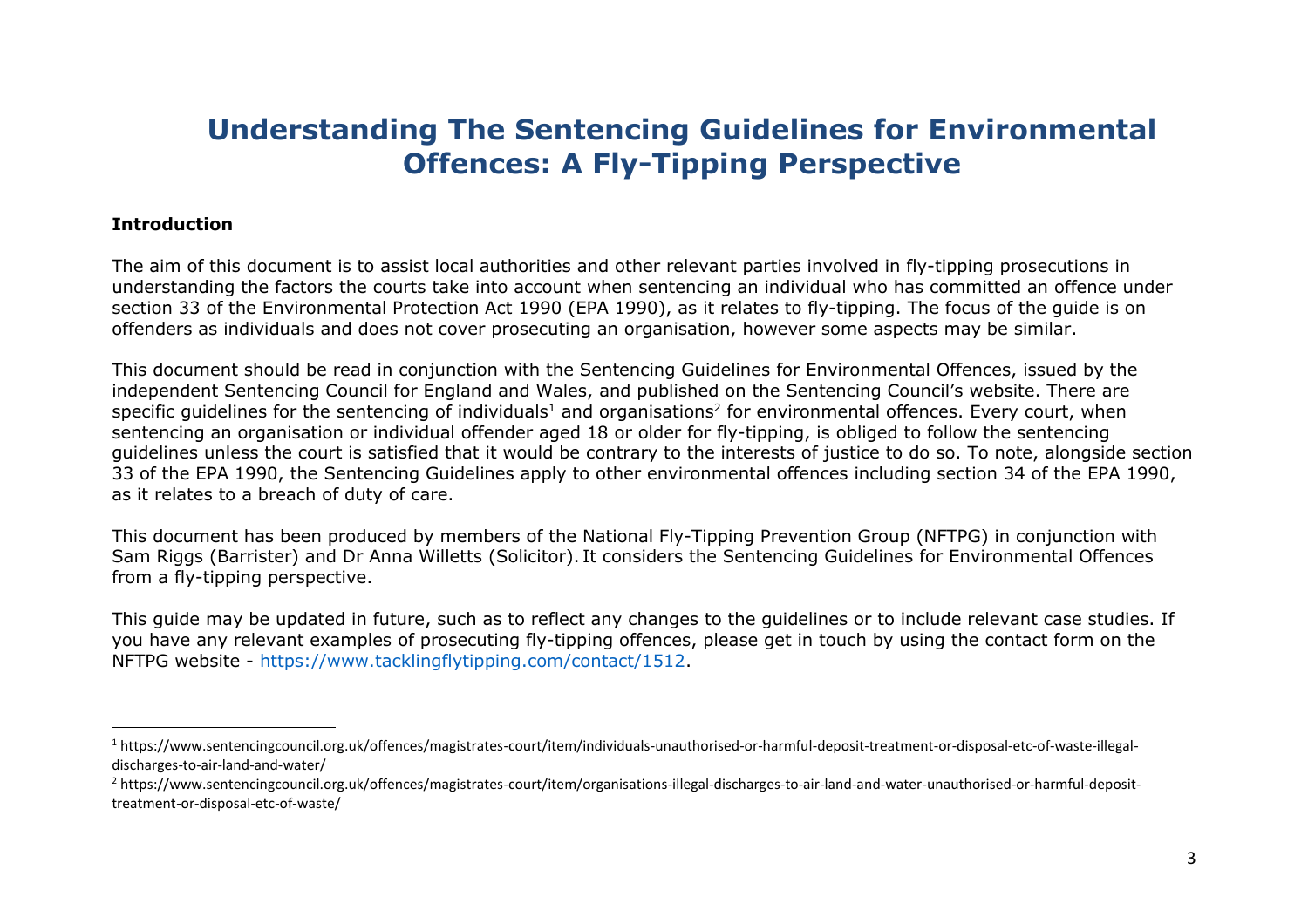In addition, we have also produced two supporting documents. A **checklist for enforcement officers** to use at the scene of a fly-tip when collecting evidence and a **template charging decision form** for submitting cases for prosecution to local authority legal teams. If you would like to request these two documents, please also use the contact form on the NFTPG website - <https://www.tacklingflytipping.com/contact/1512.>

#### **Section 33 of the Environmental Protection Act 1990 (EPA 1990)**

It is an offence under section 33 of EPA 1990 to deposit controlled waste or to knowingly cause or permit controlled waste to be deposited without a permit or to dispose of controlled waste in a manner likely to cause pollution to the environment or harm to human health.

An offence under section 33 of EPA 1990 is triable either way. When tried on indictment (Crown Court), the Act allows for a maximum penalty of an unlimited fine and/or up to 5 years' custody. When tried summarily (Magistrates Court), the Act allows for a maximum penalty of an unlimited fine and/or up to 12 months' custody.

Offence range for individuals in the sentencing guidelines: Conditional discharge – 3 years custody

#### **Impact of Fly-Tipping**

In the Environmental Services Association's Cost of Waste Crime Report 2021<sup>3</sup>, the cost of fly-tipping was estimated to be £391.8 million in 2018/19. This figure includes the cost to both the public and private sector as well as the impact on wider society.

According to data from local authorities on incidents and actions taken, in 2020/21 local authorities in England dealt with 1.13 million fly tipping incidents. Of these incidents, 39,000 or 4% of were of 'tipper lorry load' size or larger. The cost of clearing these large fly-tipping incidents for local authorities in England in 2020/21 was £11.6 million<sup>4</sup>.

<sup>&</sup>lt;sup>3</sup> http://www.esauk.org/application/files/3716/2694/1872/ESA\_Cost\_of\_Waste\_Crime.pdf

<sup>4</sup> https://www.gov.uk/government/statistics/fly-tipping-in-england/fly-tipping-statistics-for-england-2020-to-2021#fly-tippingenforcement-and-prosecution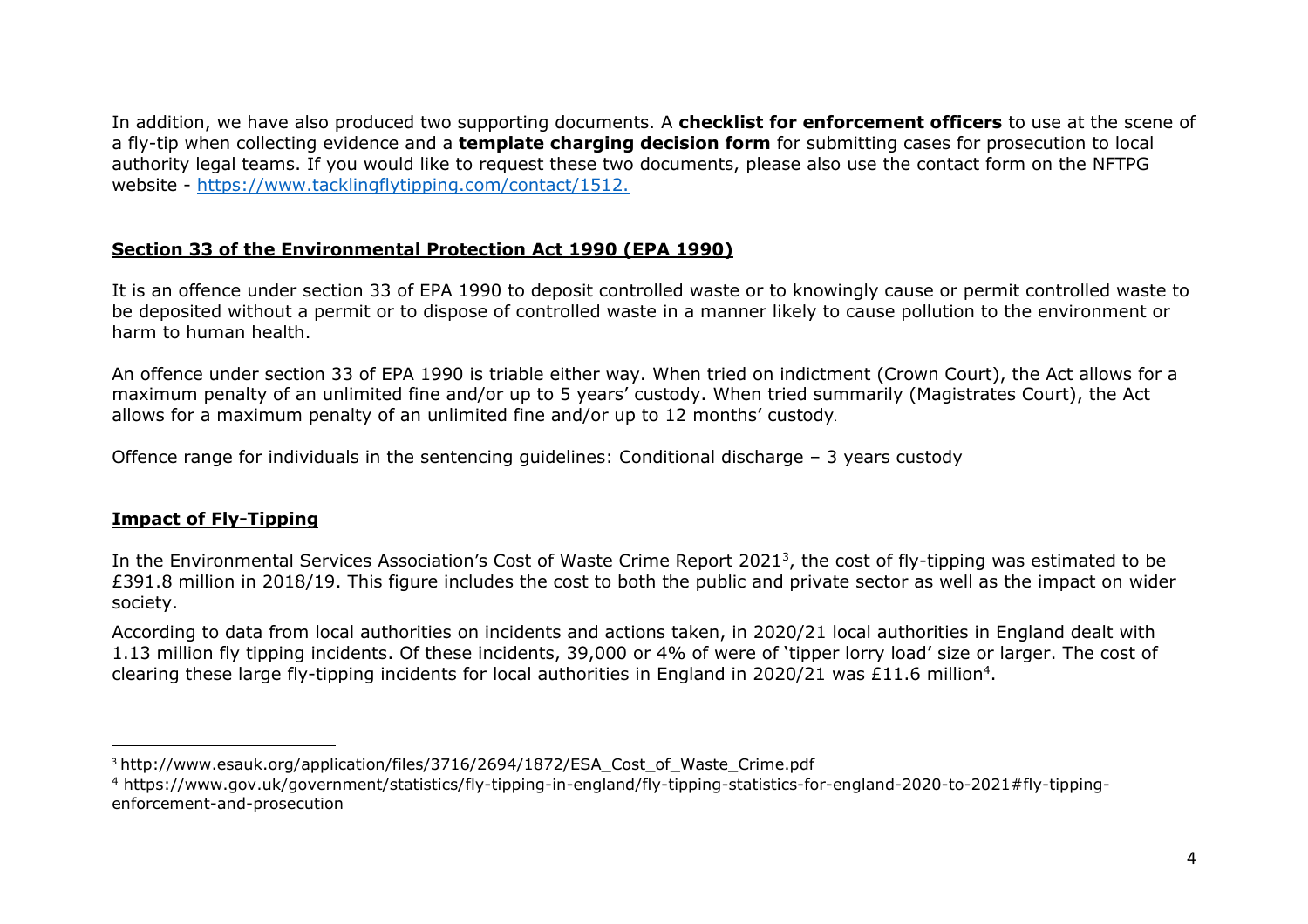#### **Deciding to Prosecute**

Fixed penalty notices (FPNs) provide enforcing authorities with an alternative way of responding to environmental crimes. However, should a fixed penalty notice go unpaid then the normal course of action will be to prosecute. Failure to pursue unpaid penalties undermines the threat of enforcement, and their effectiveness as a deterrent. Fixed penalty notices should not be issued if prosecution is more suitable. For example, if:

- the offence is major, e.g., the scale and effect of the offence merits prosecution
- the offence is committed for reward, e.g., the offender is a registered waste carrier
- the offence is committed by a persistent offender
- the offender is violent or aggressive

#### **Starting a Prosecution**

The Full Code Test ("FCT")<sup>5</sup> must be satisfied for a prosecutor to make the decision to charge a suspect and bring a prosecution. Stage one of the test requires prosecutors to assess the **evidence** in each case and decide whether there is a reasonable prospect of conviction. Stage two of the test, which only applies after stage one has been satisfied, requires consideration of whether a prosecution is in the **public interest**.

**Evidence:** Is there sufficient evidence to provide a realistic prospect of conviction against the defendant(s) in respect of each offence? When making this assessment, it is necessary to consider if the evidence is reliable, credible & admissible.

**Public Interest:** Is the case in the public interest to pursue? Factors to consider: Seriousness, Culpability, Victim circumstances, Impact of prosecution, Community, Proportionality & Compensation.

These two steps are covered in more detail in the enforcement officers' checklist which is available on request.

<sup>5</sup> https://www.cps.gov.uk/publication/code-crown-prosecutors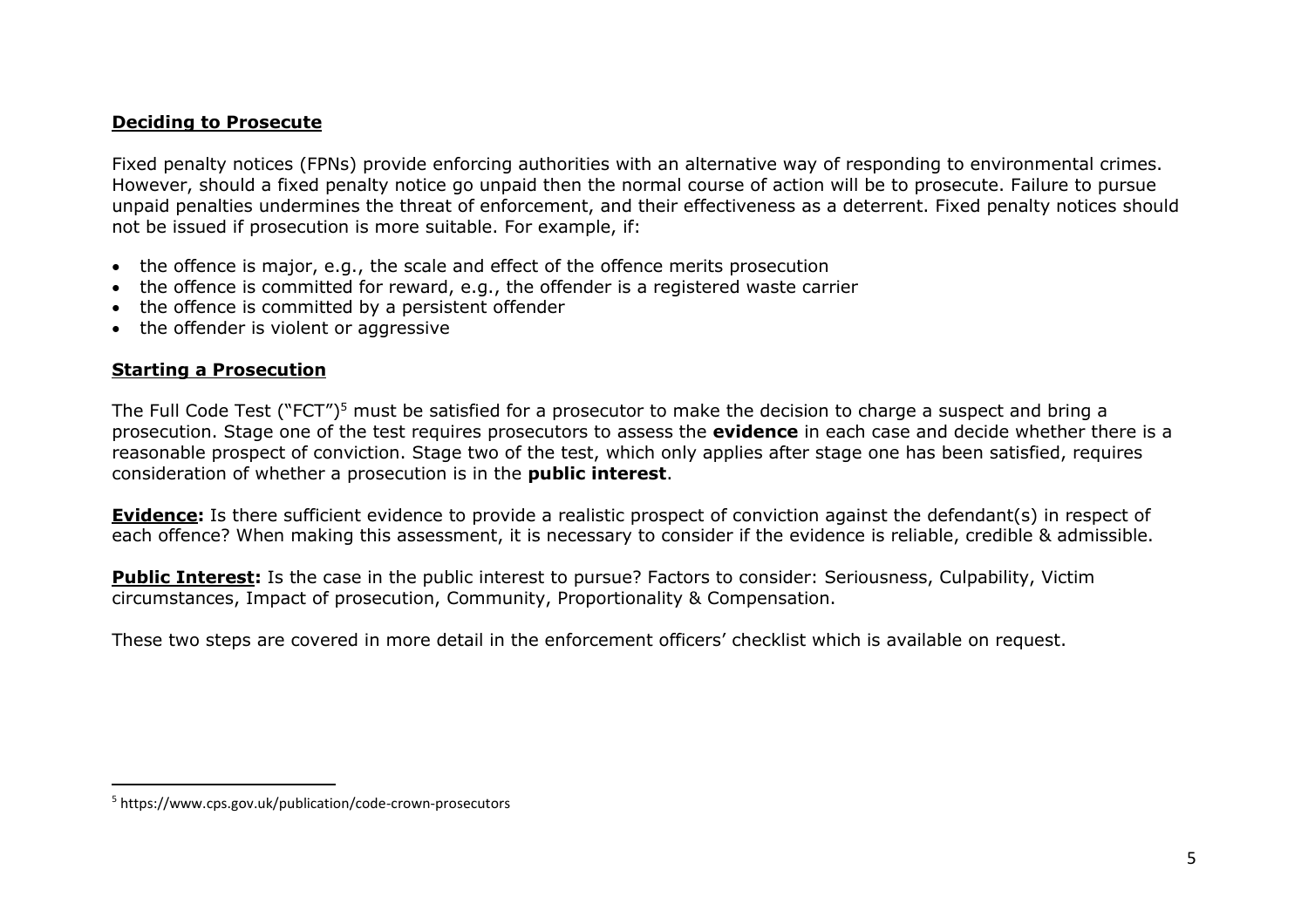# **Guideline Steps**

#### **Step 1** - Compensation for personal injury, loss or damage resulting from the offence

Where an offender is convicted of a fly-tipping offence, the court has the power to make a compensation order for the offence alongside imposing a fine. A compensation order applies for any personal injury, loss or damage resulting from the fly-tipping offence. The court may decide to impose a compensation order regardless of whether an application has been made by the prosecution.

There is no statutory limit on the amount of compensation that may be imposed for an offence committed by an offender aged 18 or over. However, in determining whether to make a compensation order, and the amount that should be paid under such an order, the court must take into account the offender's means. If the means of the offender are limited, **priority must be given to the payment of compensation over a fine**, though the court may still also impose a fine<sup>6</sup>. In addition, the court must provide a reason if a compensation order is not issued<sup>7</sup>.

"Loss or damage" in relation to fly-tipping should be read in conjunction with section 33B of the EPA 1990 $^8$  which specifically states that it includes clean-up costs incurred by the waste collection authority or the owner/occupier of the land. Prosecutors should therefore consider applying for compensation for the removal of waste, and any steps taken to remove or eliminate the consequence of the deposit.

8<sub>S</sub>.33B (2) Environmental Protection Act 1990

- (b) by taking steps to eliminate or reduce the consequences of the deposit or disposal or
- (c) both

Relevant person = EA, NRW, waste collection authority, occupier of the land or owner of land (within meaning of s.78A(9)).

<sup>&</sup>lt;sup>6</sup> s.135(4) Sentencing Code

<sup>&</sup>lt;sup>7</sup> s.55 Sentencing Code

<sup>(2)</sup> The reference in s.133(a) of the Sentencing Code (compensation orders) to loss or damage resulting from the offence includes costs incurred to be incurred by a relevant person in

<sup>(</sup>a) removing the waste deposited or disposed of in or on the land: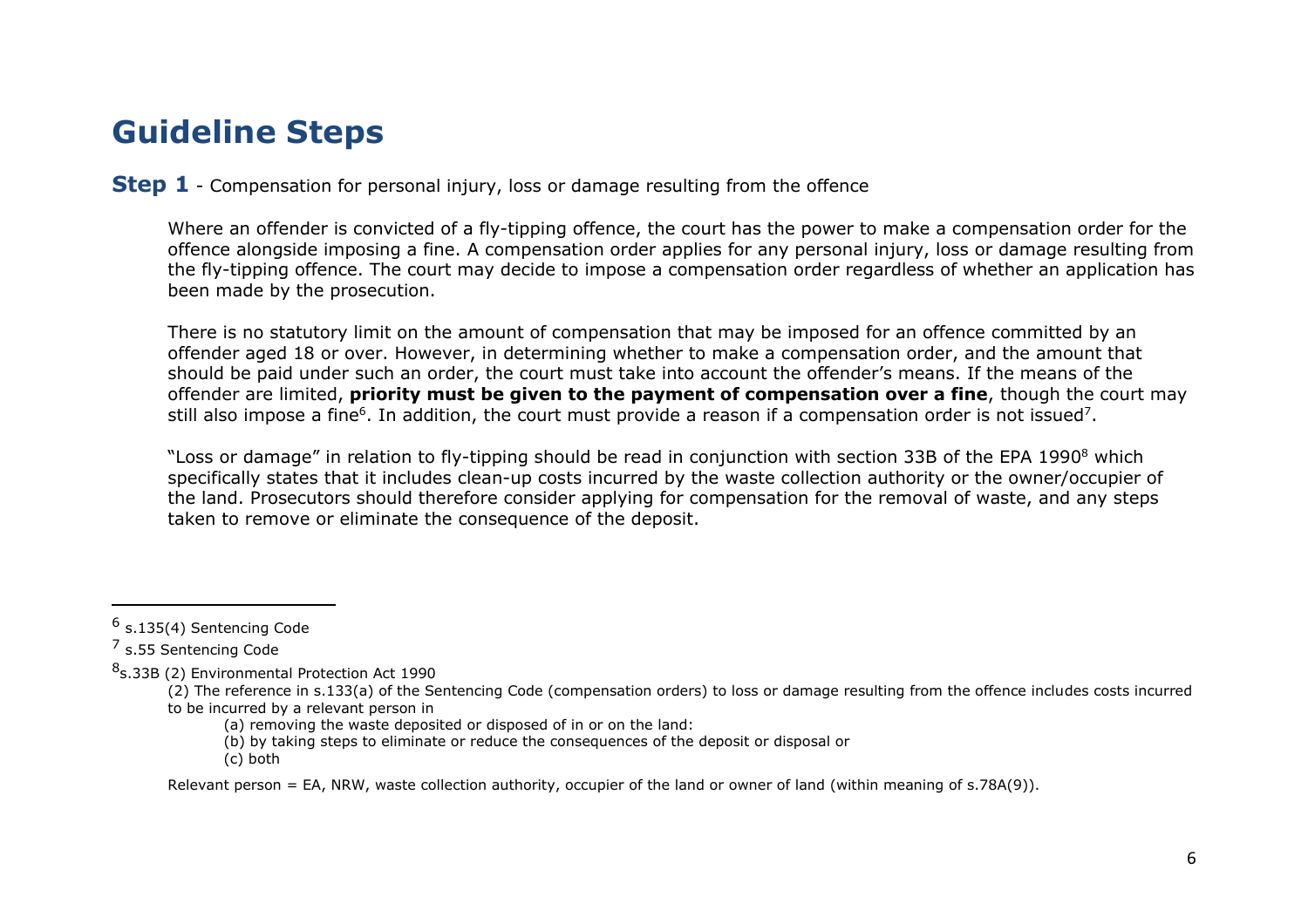For example, if there is damage to the land and the waste is leaching, then the court has the power to recompense the owner/occupier under this step because compensation is not limited to the removal of the waste but extends to taking other steps to eliminate or reduce the consequences of the deposit or disposal. But for such an order to be considered, it requires cogent evidence to be placed before the sentencing court.

For many local authorities, clearance of a fly-tip may be absorbed into their general service. If so, to present costs to the court, some key considerations would include the fly-tip size, the type of waste, the number of vehicles used to clear the fly-tips, the number of trips required, the number of operatives involved, and total time taken alongside accompanying costs.

# **Step 2** – Confiscation

The purpose of a confiscation order is to deprive the defendant of the financial benefit they have obtained from criminal conduct. A confiscation order can only be imposed by the Crown Court, however the magistrates' courts do have the power to commit the case to Crown Court for sentence for consideration of confiscation in certain circumstances. For instance, if the prosecutor applies for a confiscation order, the magistrates' courts must commit the case to the Crown Court.

# **Step 3** - Determining offence category – culpability and harm

Culpability and harm are the only factors used by the court to determine the offence category, which informs and determines the sentencing range. **Culpability** describes the level of responsibility or blame for committing a crime. A person who plans a crime will normally be considered more culpable than someone who commits it in the spur of the moment. **Harm** describes the effect of a crime on the victim and the public in general. Culpability and harm are both split into four categories on a sliding scale (1 being the most serious and 4 the least) but these categories can overlap. Where an offence does not fall squarely into a category, individual factors may require a degree of weighting before making an overall assessment and determining the appropriate offence category.

Risk of harm involves consideration of both the likelihood of harm occurring and the extent of it, if it does. Risk of harm is less serious than actual harm. Where the offence has caused risk of harm but no (or less) actual harm, the normal approach is to move down to the next category of harm. This may not be appropriate if either the likelihood or extent of the potential harm is particularly high.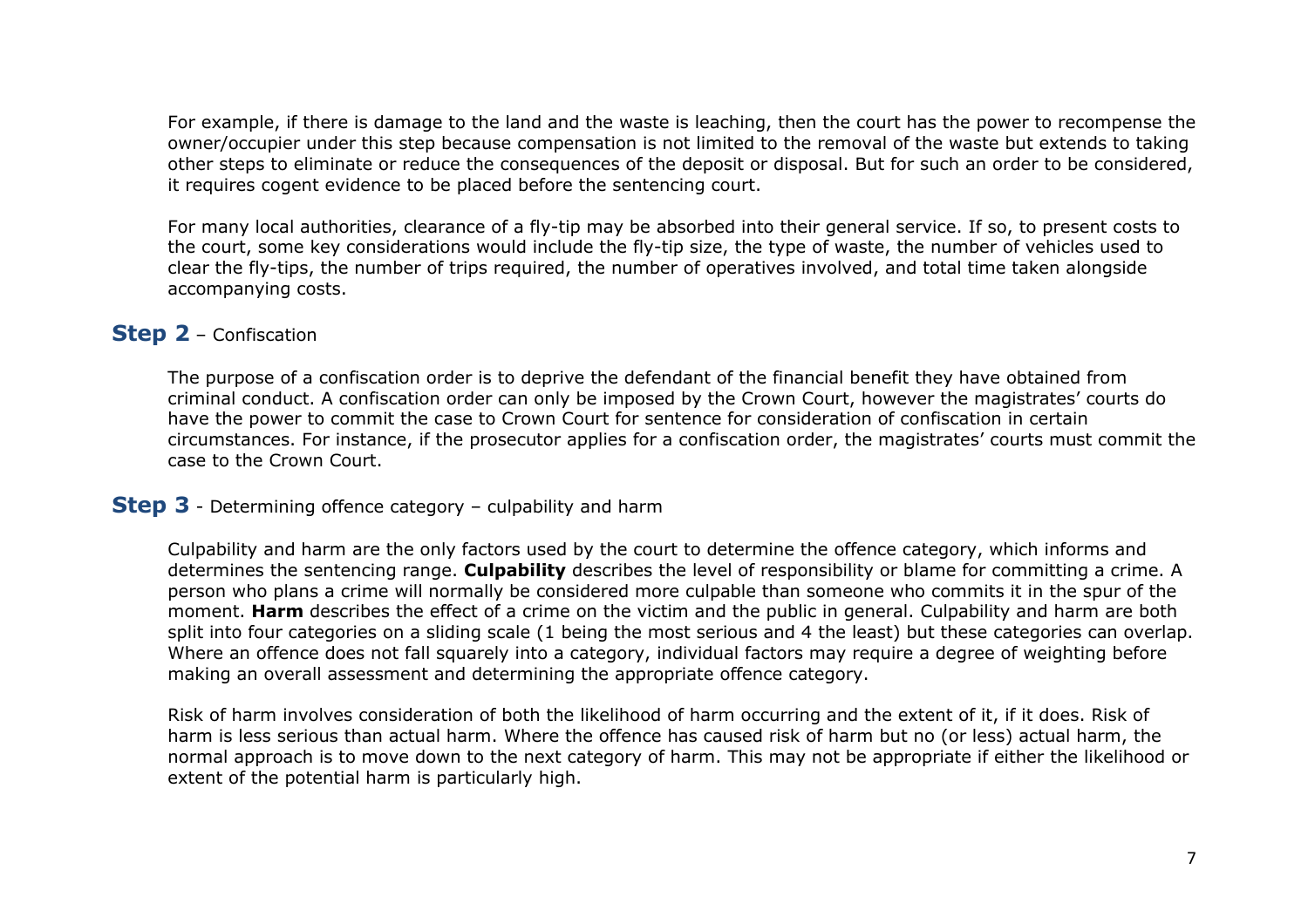Culpability: As fly-tipping offences generally involve the offender actively depositing waste, the prosecution may wish to consider presenting the offence as a deliberate act.

Harm: Local authorities are unlikely to be dealing with a major Category 1 or significant Category 2 incident, which is generally more relevant for the larger illegal deposits dealt with by the Environment Agency. As the fly-tipping offence has occurred, it could be argued that it has moved beyond there being a risk of harm (Category 4). Therefore, whilst cases must be evaluated on a case-by-case basis, prosecutors may wish to consider presenting their case as having caused Minor harm (Category 3).

Amenity value and interference with or undermining other lawful activities can be relevant to fly-tipping. The costs of clean up could also escalate the level of harm but the court will always bear in mind the principle of double counting (e.g. if a compensation order is made for clean up costs, the court would need to ensure that there was no double counting in the overall financial penalty). Harm should be viewed on an ascending scale (e.g. black bag could be minor, whereas a skip load could escalate the level of harm as could serious amenity issues or multiple breaches). The scale and nature of the tipped material might determine if the offence has significant (Category 2) or minor (Category 3) clean up, site restoration, or animal rehabilitation costs. Remember for 'risk' of harm you move down a category e.g. if there is risk of Category 3 harm, harm is assessed as Category 4.

# **Step 4** – Starting point and category range

#### Starting Point

Should a case be presented to court as a Deliberate act that has caused Minor (Category 3) harm, the starting point for a Deliberate Category 3 offence is a Band F fine (600% of relevant weekly income). Depending on mitigating or aggravating factors, the sentencing range is between a Band E fine (which has a range of 300%- 500% of relevant weekly income) OR medium level community order - 26 weeks custody. Fine bands are selected by the court according to their assessment of the seriousness of the case.

The guidelines state that "*The level of fine should reflect the extent to which the offender fell below the required standard. The fine should meet, in a fair and proportionate way, the objectives of punishment, deterrence and the removal of gain derived through the commission of the offence; it should not be cheaper to offend than to take the appropriate precautions*."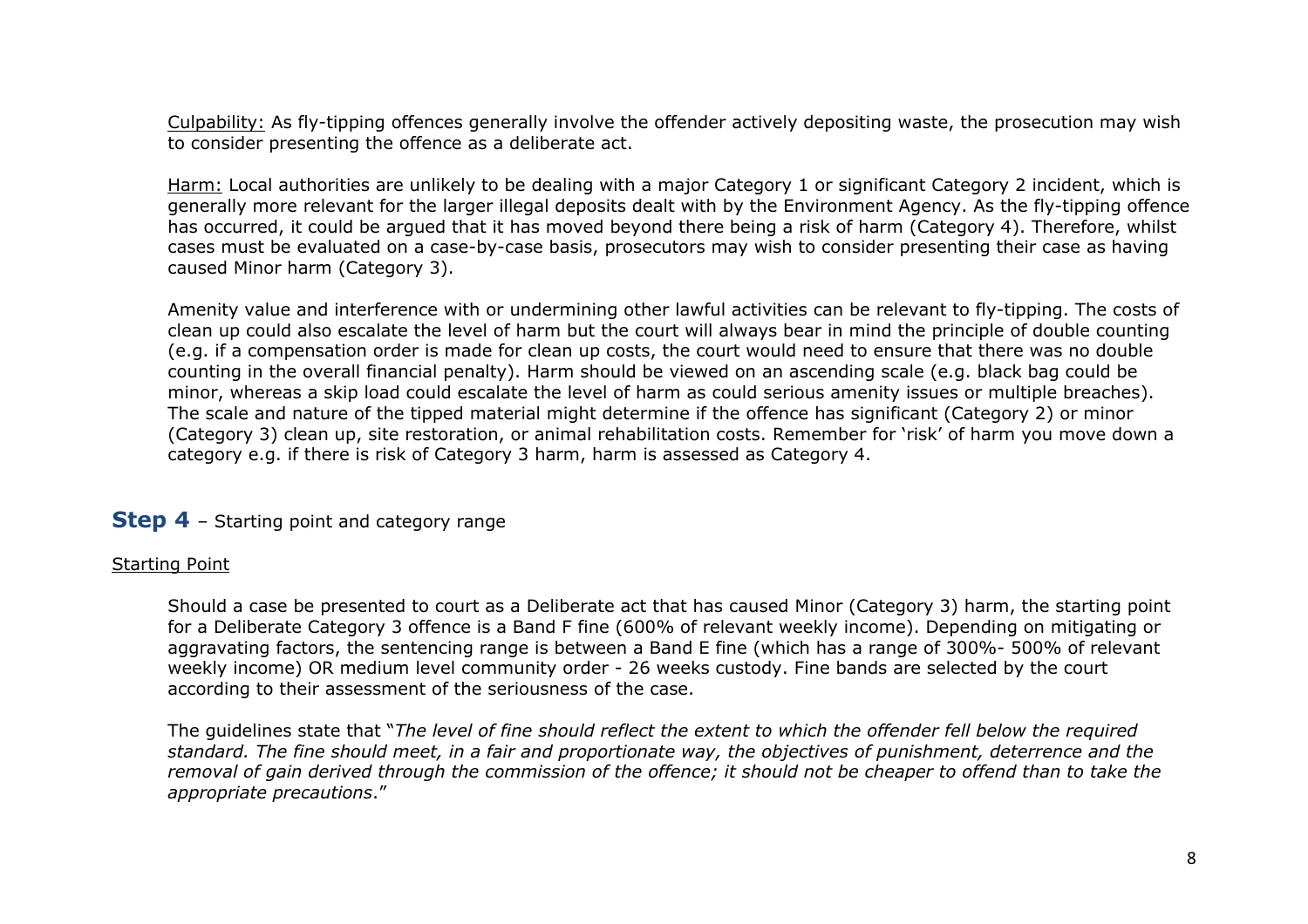The table of aggravating and mitigating factors is a 'non-exhaustive' list of factual elements providing the context of the offence and factors relating to the offender. It is for the court to determine whether a combination of these or other relevant factors justifies upward or downward adjustment from the starting point. Factual elements specific to fly-tipping should be considered. For example, if the vehicle being used to dump the waste is untaxed and not insured, this could be argued to be an aggravating factor.

In appropriate cases, after the above has been considered, the court may deem it appropriate to move outside the identified category range if the case is so serious and merits departure from the Guidelines.

#### Aggravating Factors

For a deliberate category 3 fly-tipping case with aggravating factors, the Guidelines advocate moving up the sentencing range to a maximum of 26 weeks custody. The Guidelines state: "*Relevant recent convictions and/or a history of non-compliance are likely to result in a substantial upward adjustment."* Another statutory aggravating factor is if the offence is committed whilst on bail.

The aggravating factors that may be relevant in a fly-tipping case which have the potential to increase the seriousness of the offence and move up the sentencing bracket could be:

- History of non-compliance with warnings by regulator e.g. stopped and warned previously to obtain a waste carrier's licence (be careful not to double count if the offender has previous convictions – this aggravating feature would be relevant if there are other offences to take into consideration which have not resulted in a conviction)
- Location of offence e.g. the offence would be more serious if waste was fly-tipped in an area of outstanding natural beauty
- Deliberate concealment of illegal nature of offence e.g. operating with false number plates or dumping at night
- Repeated incidents of offending or offending over an extended period of time, where not charged separately
- Established evidence of wider/ community impact e.g. waste leaching or attracting other fly-tipped waste
- Offence committed for financial gain e.g. no waste carrier's licence, charging householder to remove waste
- Obstruction of justice e.g. giving false name or details to the regulator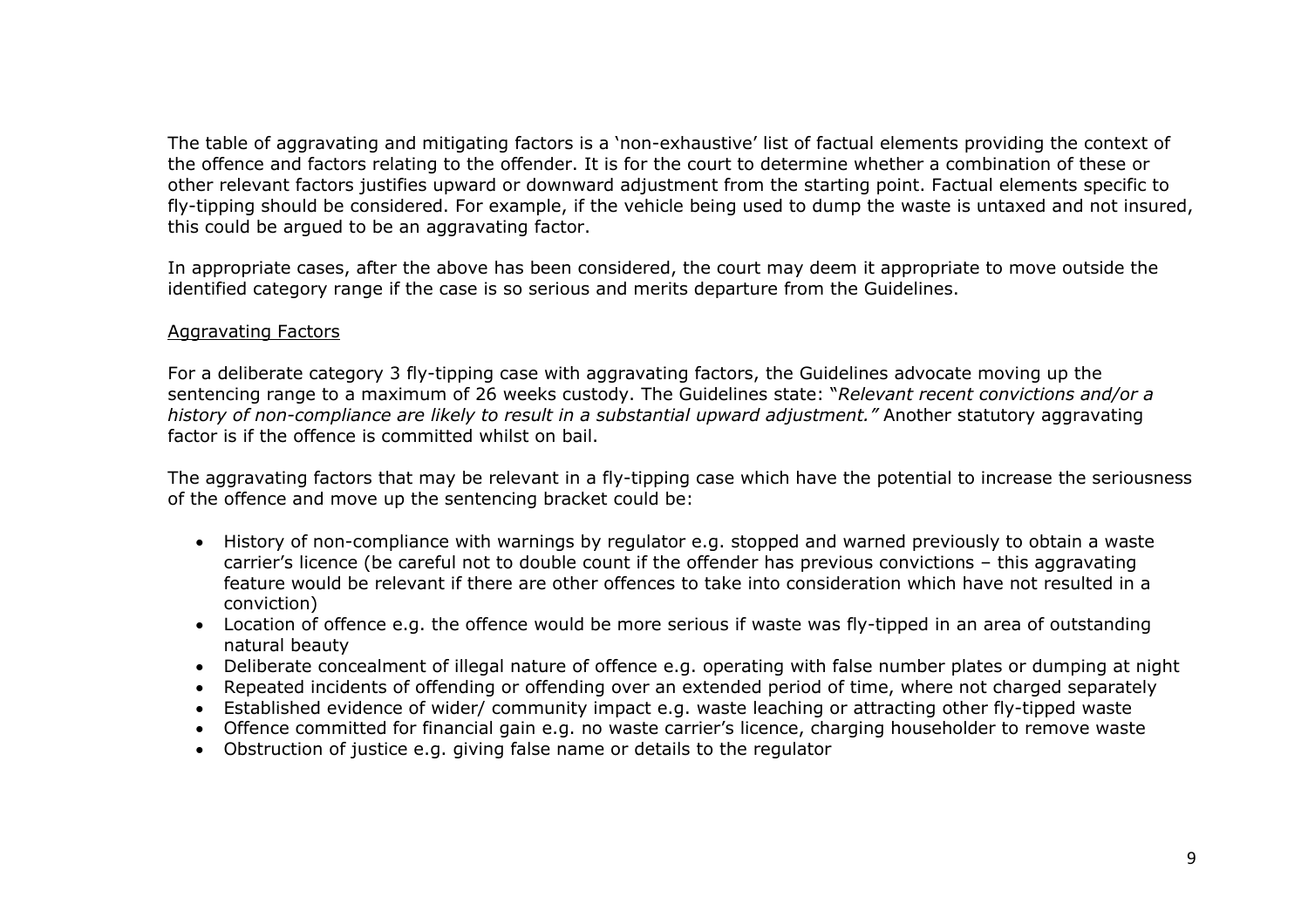#### Mitigating Factors

As the nature of a fly-tipping offence is to dump waste and disappear, it may be that the only relevant factors which the defence may raise to justify a reduction in the fine are *no previous convictions* or *no relevant / recent convictions*.

If there was an avoided cost, thus financial gain, as a result of the dumping, it might be difficult for the defence to argue that there was little or no financial gain or that the offence was a one-off event not commercially motivated.

#### Financial Circumstances of the Offender

When a defendant is claiming to have little or no income, prosecution can ask the court to make a financial circumstances order under Section 35 of the Sentencing Act 2020, which grants the court the power to compel the disclosure of an individual offender's financial circumstances. The court may conclude that the offender has the ability to pay any fine unless the offender has supplied financial information to the contrary. The onus is therefore on the defendant. In order to assist the court, you may wish to consider drawing the court's attention to the "*Financial Obligations*" heading in Step 4 of the guidelines which states: "*In the absence of such disclosure, or where the court is not satisfied that it has been given sufficient reliable information, the court will be entitled to draw reasonable inferences as to the offender's means from evidence it has heard and from all the circumstances of the case*".

Consider asking the court to tender the defendant to be cross examined on oath about their finances and ascertain who owns the vehicle used to dump the waste, who pays for petrol, insurance, MOT, where does the offender live, living expenses and if payment was received for moving the waste etc. Such lines of cross-examination could expose an offender who is seeking to deliberately mislead the court in respect of finances.

With the burden of proof resting on the defendant, where there is no information to determine the financial circumstances of the offender, the court can proceed on the basis of an assumed relevant weekly income derived from national median earnings.<sup>9</sup>

In the event the court determines an offence to be deliberate Category 3, the starting point of a fine would be much higher than the current maximum fixed penalty notice for fly-tipping. This is before the court has considered whether any of the aggravating factors are present that may justify upward adjustment from the starting point.

<sup>&</sup>lt;sup>9</sup> https://www.sentencingcouncil.org.uk/explanatory-material/magistrates-court/item/fines-and-financial-orders/approach-to-the-assessment-of-fines-2/3-definition-of-relevant-weekly-income/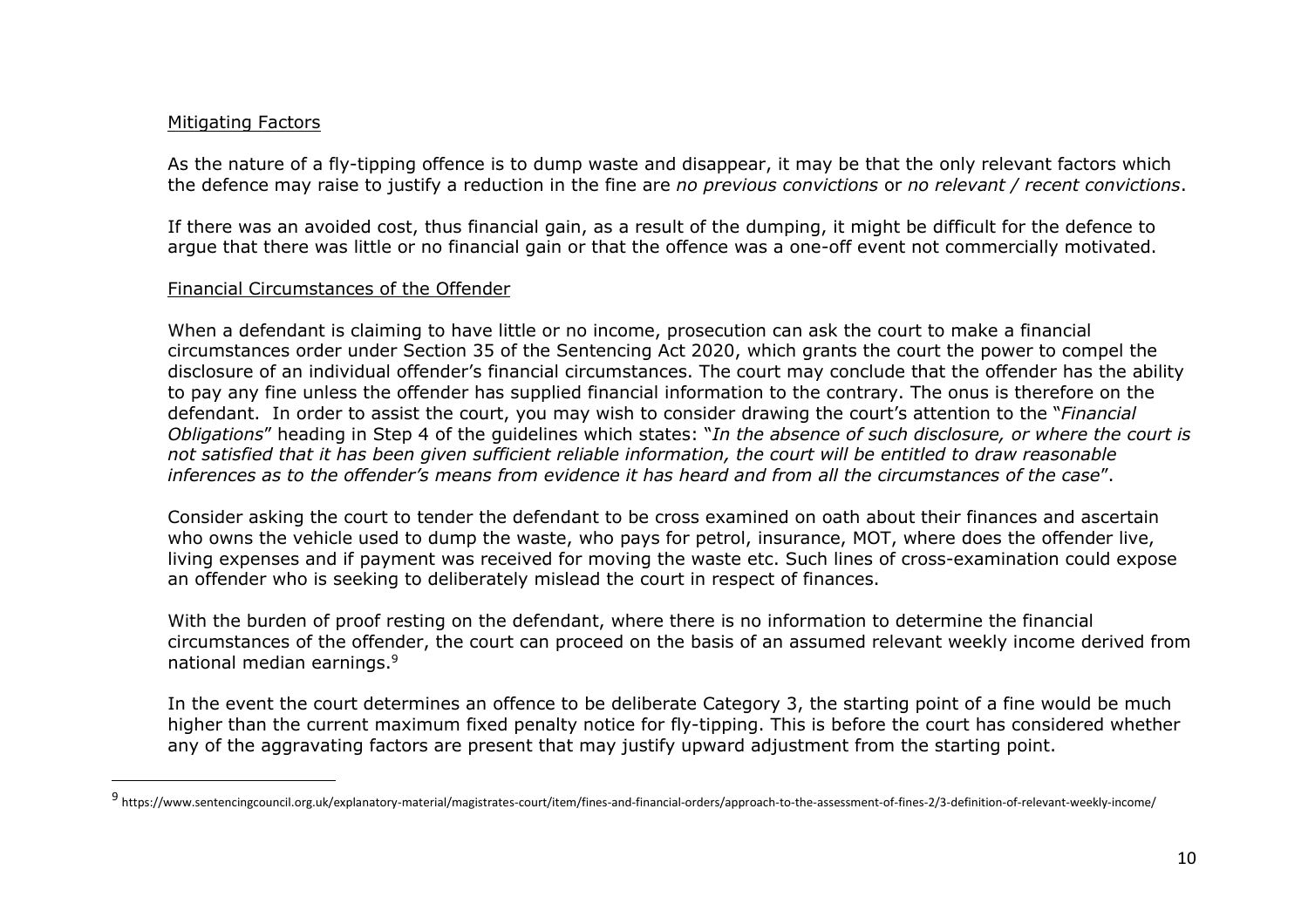#### **Step 5**– Ensure that the combination of financial orders removes any economic benefit derived from offending

This step is not about pursuing assets but removing the economic benefit obtained. For example, if the fly-tipper has avoided paying gate fees and/or landfill tax. If the waste has already been removed, the cost of removal to a licensed facility should be known and that evidence should be presented to the court in an admissible form. If the waste is awaiting removal, evidence should be presented of the estimated cost of removal to demonstrate the economic benefit obtained by the offender. This evidence could be in the form of a witness statement from an experienced officer. The Guidelines specifically states: "*Where it is not possible to calculate or estimate the economic benefit derived from the offence, the court may wish to draw on information from the enforcing authorities about the general costs of operating within the law*".

The court has the power to add to the fine the amount of the economic benefit derived from the offence e.g., the disposal costs avoided. Alongside a fine, the court has the power to impose a confiscation order (the case must first be committed to Crown Court - see step 2) to remove the economic benefit derived from the offence. So, on top of the starting point of Band F fine, the court could add the cost of disposal or where confiscation is not applied for, the court can consider combining the fine with a community order to remove economic benefit.

In the event of a compensation order (step 1) or a confiscation order (step 2) being made, the court should avoid double recovery when assessing economic benefit.

**Step 6** – Consider other factors that may warrant adjustment of the proposed fine

If a compensation (Step 1) is ordered, it should take priority over a fine.

**Step 7** – Consider any factors which indicate a reduction, such as assistance to prosecution

This may apply if a householder assists in identifying a fly-tipper masquerading as a professional waste operator.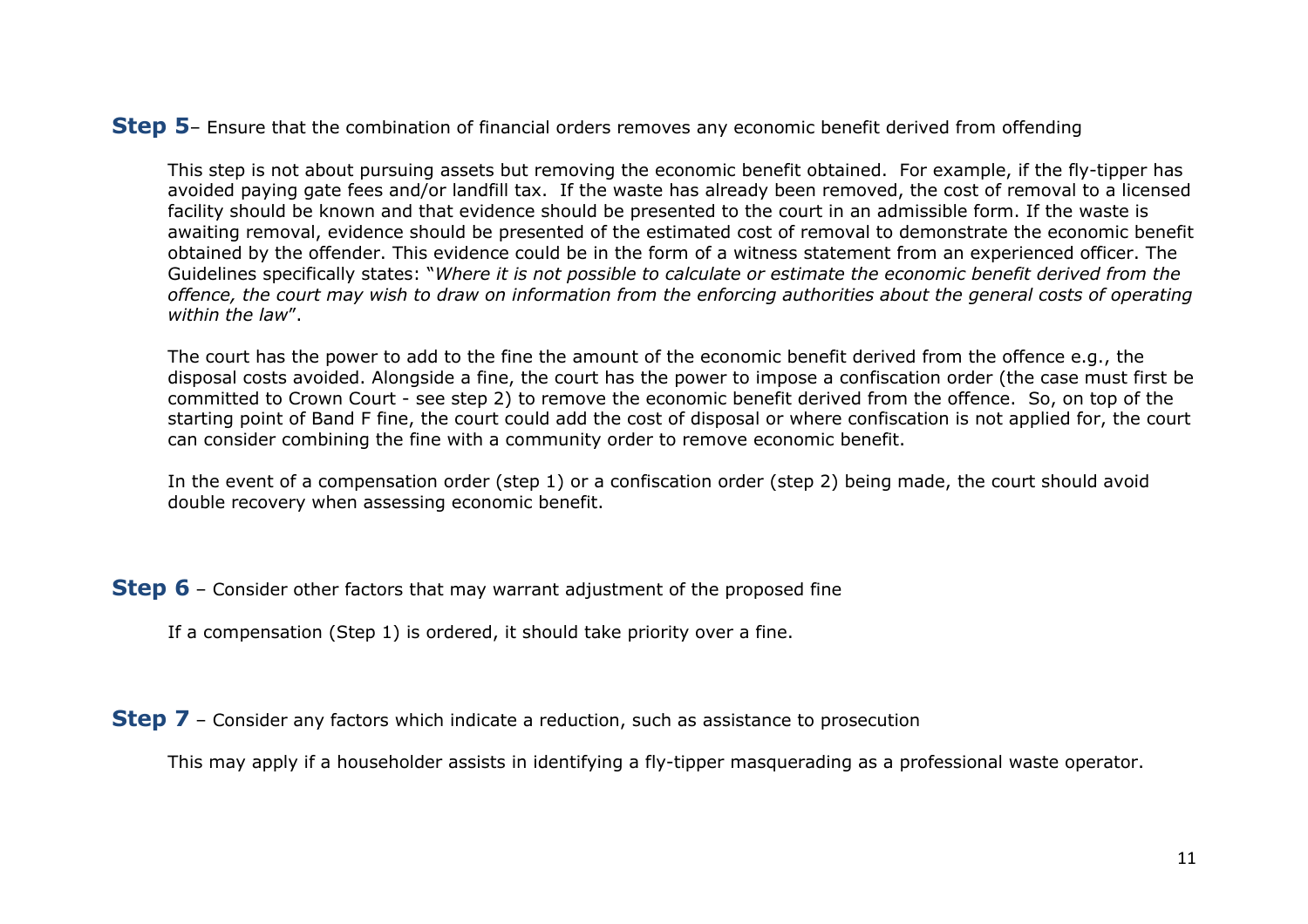#### **Step 8** – Reduction for a guilty plea

For up-to-date approach to reduction of a guilty plea after 1 June 2017, see the Sentencing Council–Reduction in sentence for a Guilty plea Guideline<sup>10</sup>.

### **Step 9** – Ancillary orders

The court may order the forfeiture of a vehicle (if not already seized under s.34B of the EPA 1990) if the court is satisfied that the vehicle was used in, or for the purposes of, the commission of the offence and at the time of conviction the offender has rights in the vehicle.

For vehicles seized under s.34B of the EPA 1990, under s.33A EPA 1990 there is specific provision for the court to make an order for the offender to pay the enforcement authority for costs arising from the seizure of a vehicle and this may also include the storage cost of a seized vehicle and the cost of disposing of the contents of the vehicle.

The court may order the offender to take steps towards the remediation of any land impacted by fly-tipping

The court may order the offender to be deprived of property used to commit crime or intended for that purpose. For repeat offenders of any dishonesty or concealment offence, the court could be invited to consider disqualification as a company director.

For repeat offenders of fly-tipping, the court could be invited to consider disqualification from driving depending on the seriousness of the offence.

<sup>10</sup> https://www.sentencingcouncil.org.uk/publications/item/reduction-in-sentence-for-a-guilty-plea-definitive-guideline-2/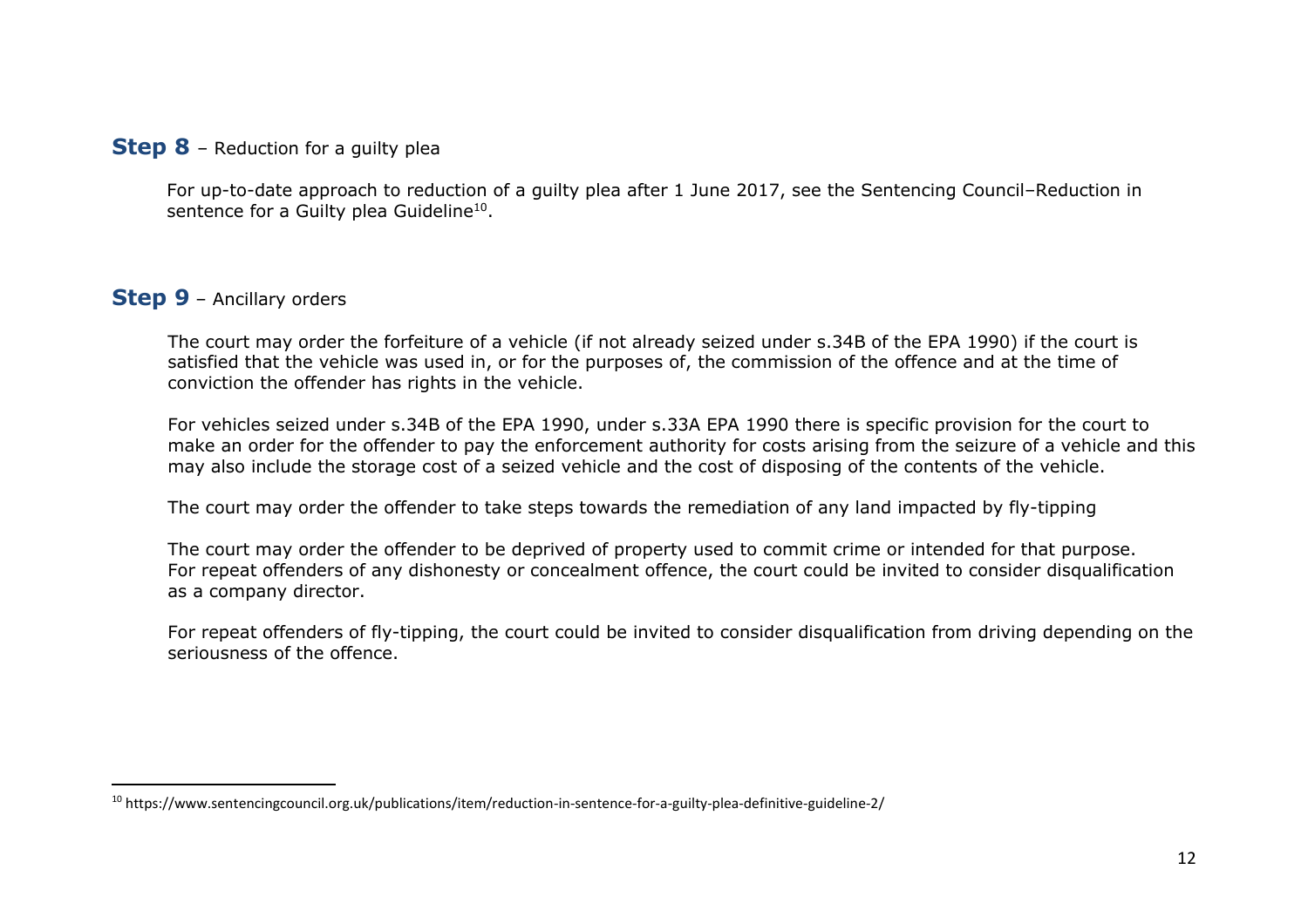# **Step 10**– Totality principle

If an offender is being sentenced for more than one offence, or where the offender is already serving a sentence, the court will consider whether the sentence is just and proportionate to the offending behaviour. In these cases, it is important to ensure there are no instances of double recovery to protect against appeals.

# **Step 11** – Reasons

When sentencing an offender, the court must state its reasons for deciding on the sentence. If the court has moved to the top of a sentencing bracket and/or departed from the Guidelines, it is critical the court provides reasons for deciding on the sentence. This also guards against a potential appeal. The same applies if the court makes an assumption about the offenders' ability to pay in the absence of proper disclosure. If no reasons are given or if the prosecutor believes the reasons given are insufficient, the court should be invited to correct the position before the case is adjourned.

**Step 12** – Consideration for time spent on bail

Fly-tippers are unlikely to be on bail.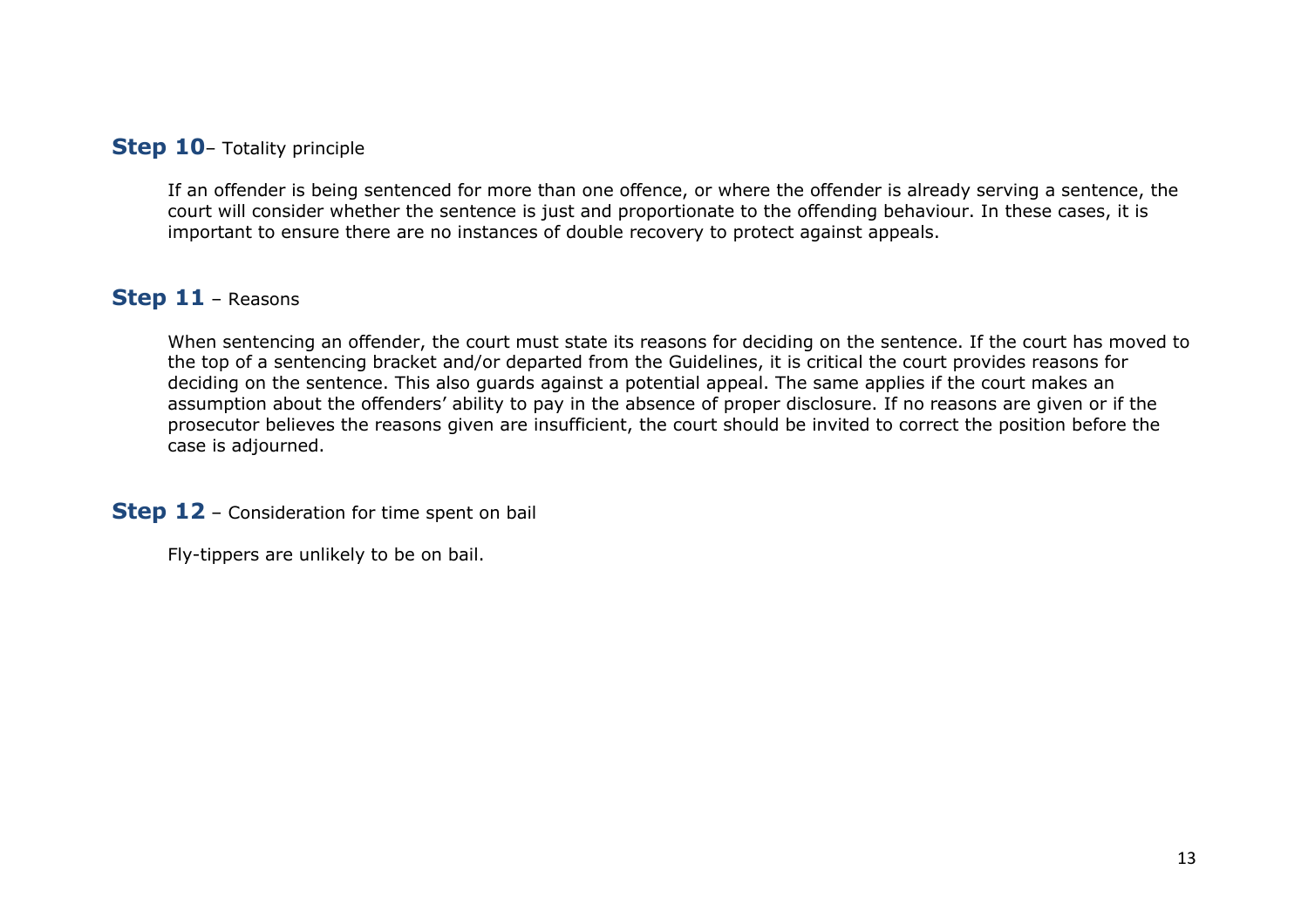# **Annex –** *National Fly-Tipping Prevention Group*

# Aim:

The National Fly-tipping Prevention Group (NFTPG) is a group of organisations working with a common aim to help prevent and tackle fly-tipping. We will do this by working in partnership to influence, advise and raise awareness in order to protect communities and the environment.

# Objectives:

1. To work in partnership with the member organisations, the Devolved Administrations, community groups and others to provide a national framework of authoritative approaches, guidance and best practice on the prevention, recording,

investigation and clearance of fly-tipping in accordance with an agreed work-plan.

2. To continue to develop the evidence base of the nature and extent of fly-tipping through a national reporting system, collation of data and sharing and using intelligence to identify appropriate interventions

3. To encourage and promote local groups or campaigns made up of interested parties working in partnership to prevent and tackle fly-tipping.

4. To learn, share and use the findings of social research into why people fly-tip to influence others away from flytipping, and within the resource constraints support any further research to be undertaken.

5. To communicate widely with those seeking to prevent and tackle fly-tipping and in particular develop the content and promote the NFTPG website as the key source of information (a) for those affected by fly-tipping (b) those wishing to develop local campaigns and (c) to provide a window for sharing best practice, case studies, messages and material to support events and highlight 'hot topics'.

6. To seek to both draw on and influence Government policy and legislation to tackle fly-tipping and empower those involved with taking enforcement action or the administration of justice or deterrents such as sentencing of fly-tipping offences.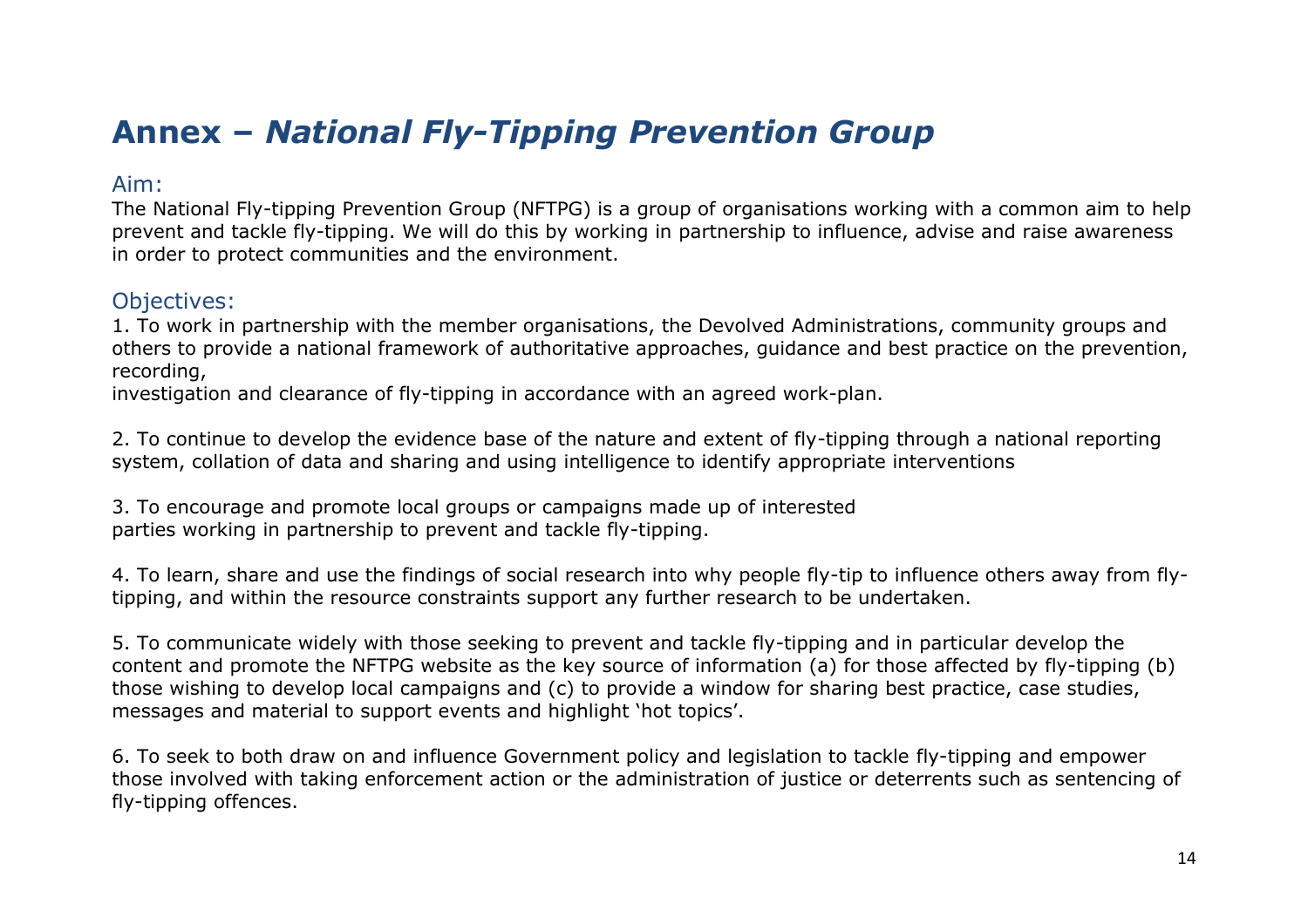# **NFTPG Members**

Association of Drainage Authorities

British Property Federation

Department for Environment Food and Rural Affairs

Canal and River Trust

Chartered Institution of Wastes Management

Countryside Alliance

Department for Levelling Up, Housing and Communities

Environment Agency

Fly-Tipping Action Wales

Keep Britain Tidy

Keep Scotland Beautiful

Local authorities

Local Government Association

National Association of Waste Disposal Officers